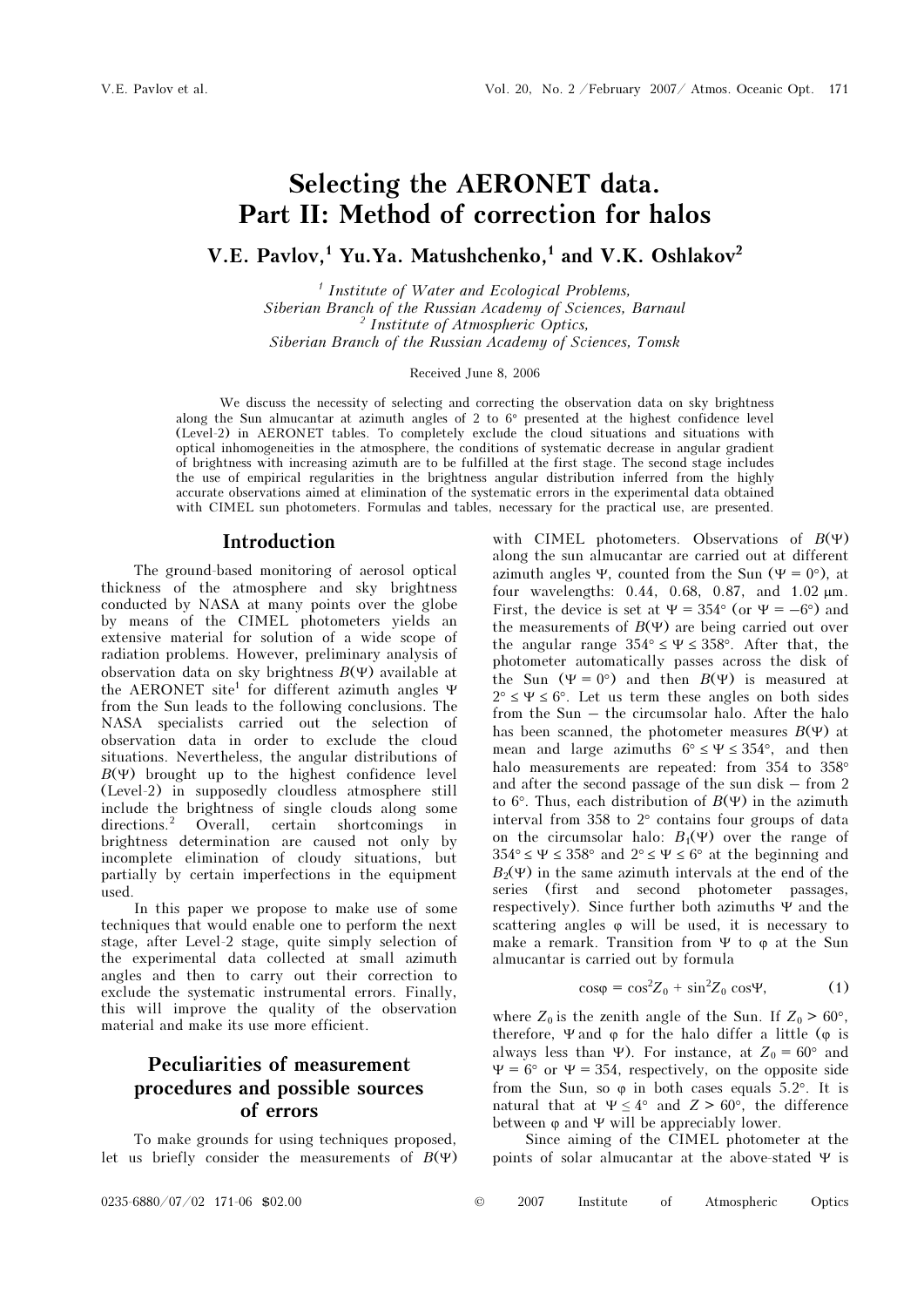carried out not by an optical method using an optical viewer,<sup>3</sup> but mechanically with a stepper motor, the absolute errors ΔΨ of the device setting along the assigned direction can be significant.

Thus, it is known that just produced photometer that is being put into operation provides the error ΔΨ equal to about 0.05°. However, the running gear of the device wear out, and the error of its aiming at the assigned points of halo increases in a year or two up to  $0.25^{\circ}$  and even more.<sup>4,5</sup> Each device is characterized by its own value of ΔΨ. These errors, certainly, affect the measured results on brightness distributions near the Sun that is caused by a significant brightness angular gradient within the halo.

When  $\Delta \Psi > 0.25^{\circ}$ , one more effect can arise, whose influence on  $B(\Psi)$  practically cannot be taken into account. If  $\Delta \Psi$  is equal for all points of the halo, the angles closest to the Sun will be equal  $(358^{\circ} + \Delta\Psi)$  or  $(2^{\circ} - \Delta\Psi)$ . In this case, there is a real danger that direct flares penetrate the input channel of the photometer and reach the photodetector. This light reflected from the diaphragms and inner walls of the photometer will distort (increase)  $B(\Psi)$ significantly and unpredictably as compared with a true value connected only with atmospheric scattering. Owing to the systematic error in the photometer aiming, the values of  $B(\Psi)$  in the halo and at other azimuths will be distorted (though not that strong): on the one side from the sun disk they will be too high, on the other one lower than the actual ones.

## Preliminary analysis of AERONET data

We have scrutinized vast material of AERONET observations on  $B(\Psi)$  at the Level-2 confidence level from the points located in arid localities: Solar Village (Arabian Peninsula), Tinga Tingana (Australia), and Dalanzadgad (Mongolia); on islands: Tahiti (Pacific Ocean, center), Nauru (Pacific Ocean, west), and Ascension Island (Atlantic Ocean, north); at the continental points covered with forests: Belterra (South America), Santa-Cruz (North America), and Zambezi (Africa); and also in three Russian towns: Moscow, Tomsk, and Barnaul. Overall, 246715 circumsolar halos were analyzed in four spectral regions at different zenith distances from the Sun  $Z_0$ . As a result, the following conclusions have been drawn.

The situations with clouds present along some directions, as well as obviously wrong values of  $B(\Psi)$ discovered by NASA specialists, are marked in AERONET tables by the symbol "–100". If one excludes from analysis the brightness distributions containing at least one negative brightness in the intervals  $2^{\circ} \le \Psi \le 6^{\circ}$  and  $354^{\circ} \le \Psi \le 358^{\circ}$ , the number of the halos that can be investigated will decrease almost tenfold making it equal to 27015. It should be noted that at some observation sites, for

instance, in Mongolia, such data selection rejected practically all observation results.

The natural behavior of the brightness distribution in the circumsolar halo caused by polydisperse aerosol hazes in the atmosphere with broad size-distributions of particles is a systematic fall off of  $B(\varphi)$  (or  $B(\Psi)$ , respectively) with the increase of  $\varphi$  (or Ψ). Moreover, our observations with small-angle photometers with optical aiming at assigned ϕ directions showed that in the steppe and at foothills of the southeast Kazakhstan, as well as in Black Sea coast,  $3,6,7$  the condition of systematic decrease of the angular brightness gradient  $\Delta B(\phi)/\Delta \phi$ with the increase of  $\varphi$  is always satisfied.<sup>2</sup> Violation of this rule including the decrease of  $B(\varphi)$  with the increasing ϕ occasionally occur being caused by the dense local dust or water clouds captured by the photometer field of view. Usually, they can be well observed with the naked eye. Let us use the condition of  $\Delta B(\phi)/\Delta\phi$  decrease with the increasing  $\phi$ as a criterion for the selection among the 27015 remaining angular brightness distributions in the halos and test all the remaining monitoring curves on its basis. Finally, the number of distributions  $B(\varphi)$ (or  $B(\Psi)$ , respectively), which can be used in the future analysis, appears to be equal to 10866.

Let us compare  $B(\Psi)$  measured at points being symmetrically located on the right and on the left from the Sun, for instance,  $B(2^{\circ})$  and  $B(358^{\circ})$ , by dividing the larger value of  $B_{\text{max}}$  by the smaller one  $B_{\text{min}}$  in each of the photometer passages. A similar comparative approach to analysis of observation results is widely used by the majority of specialists in AERONET data selection. It is based on an obvious assumption:  $B(\Psi)$  at equal angular distances of  $\varphi$ from the Sun under conditions of uniform aerosol distribution along horizontal direction should be identical at both sides from the solar vertical plane.

 Therefore, according to Refs. 4 and 5, if the observed values of  $B_{\text{max}}$  and  $B_{\text{min}}$  differ by more than 10%, such distributions should be excluded from the subsequent reconstruction procedure of the large particle spectrum in the atmosphere. It should be noted that similar approach to sampling highqualitative observation data is rather a tough criterion and only few data remains after its application. If one uses it directly for the selection of 27015 halos remaining after the initial elimination of  $B(\Psi)$  with the values marked with "-100", the number of angular dependences  $B(\Psi)$ , which can be used in the future analysis will reduce down to 796 that will make only 0.3% of their original number (246715) in AERONET tables available for analysis.

#### Van de Hulst formulas

Figure 1 presents the averaged results on ratio  $B_{\text{max}}/B_{\text{min}}$  obtained from observation data on 10866 halos, for which the regular decrease condition  $\Delta B(\varphi)/\Delta\varphi$  with the increase of  $\varphi$  is satisfied.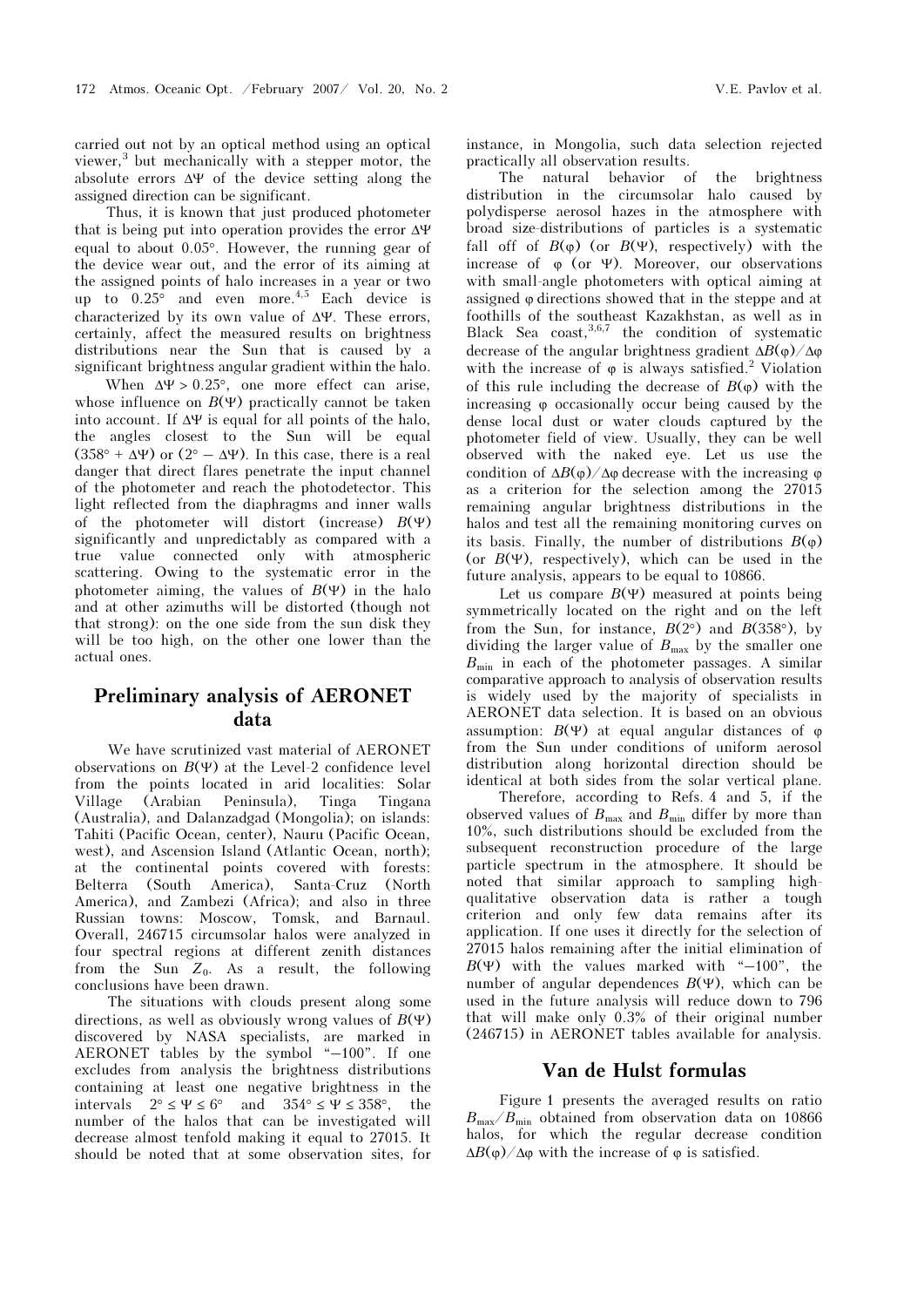

Fig. 1. Mean ratios  $B_{\text{max}}/B_{\text{min}}$  at first (1) and second (2) scanning by the CIMEL photometers of the circumsolar halos.

The differences of  $B_{\text{max}}/B_{\text{min}}$  from unity point either to the predominantly nonuniform distribution of the atmospheric turbidity along the directions close to the Sun, or to the essential role of the error ΔΨ of photometer aiming at the assigned points of the firmament at measurements of  $B(\Psi)$  on the left and on the right from the sun disk. In the first case, the data should be excluded from the future analysis, and in the second case, one can try to correct the measured results of  $B(\Psi)$ , thus decreasing the influence of the photometer aiming on the result.

In order to develop the methods of selection and correction, it is necessary to involve the halo observation data collected under absolutely cloud free conditions obtained with the instruments equipped with high-precision aiming. Such measurements of  $B(\varphi)$  were carried out at Astrophysical Institute of Kazakhstan Academy of Sciences from the beginning of 60s until the end of the past century.

The photometer aiming operated in ultraviolet, visible, and infrared spectral regions at the assigned small  $\varphi$  with an error  $\Delta\varphi$  less than 1' and was performed by the observers by means of the optical selectors mounted on each device.  $3,6,7$  According to data obtained, discrepancies between  $B(\phi)$  values on the right and on the left from the Sun at fixed  $\varphi \geq 2^{\circ}$ very seldom exceeded 2–3%, moreover, those were irregular at transition from one observation series to another. As follows from these observations,  $B(\varphi)$  in the visible and near infrared spectral regions with high accuracy (usually no worse than 2–3%) is described by the Van de Hulst formula<sup>3,6,8</sup>:

$$
B(\varphi) = A\varphi^{-q},\tag{2}
$$

where A does not depend on  $\varphi$ , and the parameter q is determined mainly by optical properties of large particles in the atmosphere. The relation (2) is valid over the range  $2^{\circ} \le \varphi \le 6-7^{\circ}$ ; and there is no systematic dependence of q on  $\lambda$ .

To make sure that the Hulst formula is versatile, additional investigations of angular brightness distributions were carried out at  $2^{\circ} \le \varphi \le 6^{\circ}$ 

at a site in southeast Kazakhstan in steppe and in the foothills of Zailian Ala Tau. The data obtained in the Black Sea coast<sup>6,7</sup> were also used for this purpose. Analysis of 180 halos in the cloud free atmosphere has shown that relation (2) is surely valid practically everywhere. The histogram of recurrence interval of  $q$ values is presented in Fig. 2.



Kazakhstan. N is the number of events.

Actually, its value does not regularly depend on  $λ$ ; *q* varies over the range from 0.72 up to 2.2 and on the average it equals 1.46. Since the angular dependence of sky brightness in the halo is described by the power law function, naturally, the best choice in the subsequent data correction of halo observations through averaging of  $B(\varphi)$ , measured on the left and on the right from the Sun, is the use of geometrical mean, instead of arithmetical mean brightness values.

## 5. Methods of halo selection and correction

In developing the methods for selection and correction of monitoring observations of the circumsolar halos, it is necessary to take into account that angular brightness distribution in the cloud free atmosphere measured by means of CIMEL photometers is determined mainly by three factors, namely by the scattering phase function at small  $\varphi$ , systematic errors in the device setting, ΔΨ, to the initial position, and possible direct sunlight flares reaching the photodetector. Since such techniques can be based only on analysis of the experimental  $B(\Psi)$ , the formed selection filter should transmit the most forward-peaked  $B(\Psi)$ , formed just due to light scattering in the atmosphere. Otherwise, the information about the largest particles in the air will be lost. Therefore we suppose that at the points of the CIMEL photometers operation, brightness of the cloud free sky with maximum angular gradient at small  $\varphi$  is formed by aerosol having the scattering phase function with the parameter  $q = 2.2$ .

In using formula (2), let us calculate the model ratios  $B(\Psi - \Delta \Psi)/B(\Psi + \Delta \Psi)$  for  $\Psi = 2, 4$ , and 6°. The corresponding results for the Sun zenith angle  $Z_0 = 60^{\circ}$  and nine values of  $\Delta \Psi$  are presented in the Table. If  $Z_0 = 75^{\circ}$ , practically the same ratio values are obtained.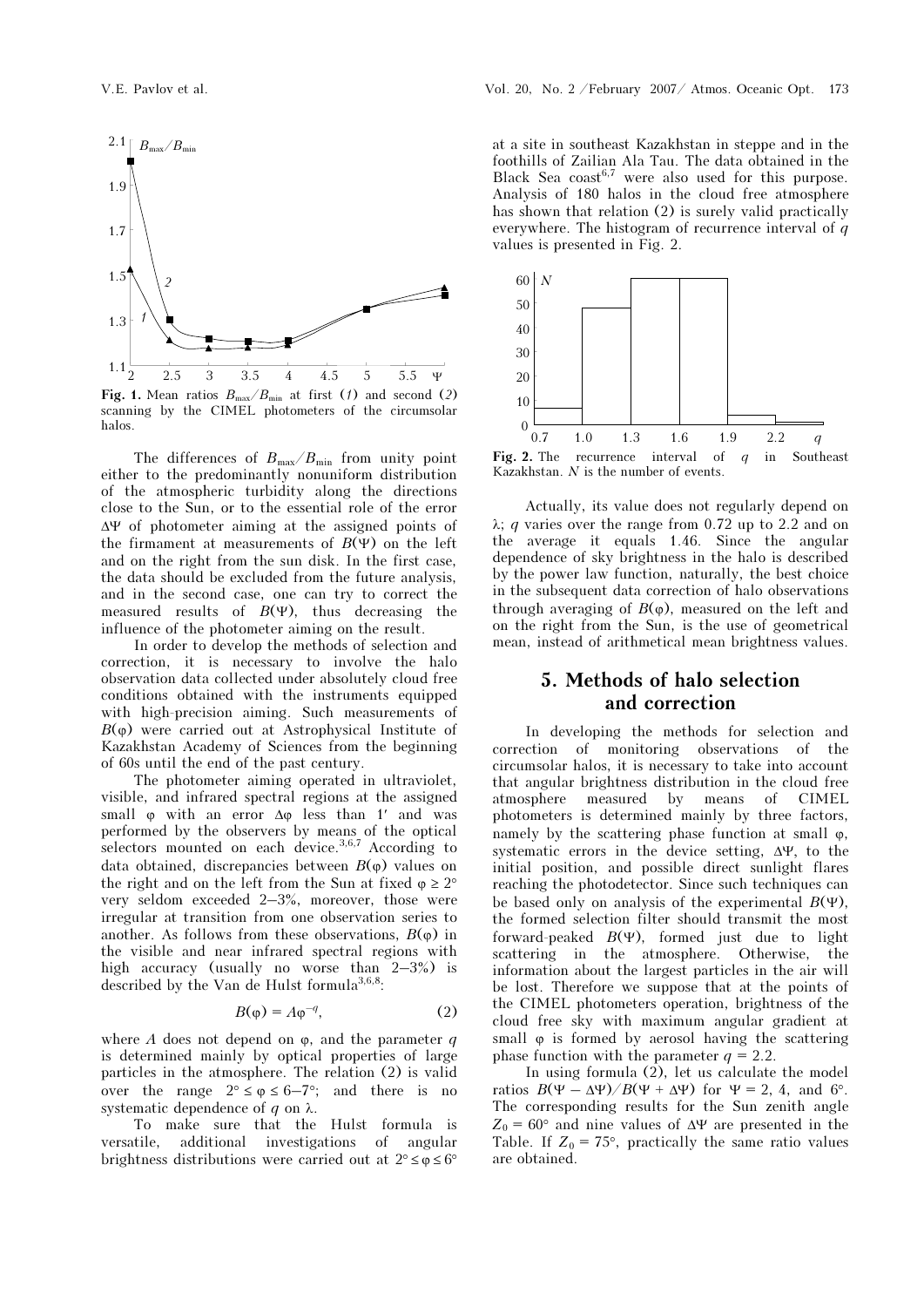Table. Effect of the error  $\Delta \Psi$  in device aiming at the assigned halo points Ψ on the ratio  $B_{\text{max}}/B_{\text{min}}$  at maximum forward peaked small-angle scattering phase function

| $(q = 2.2)$  |                                                              |                                                            |                                                          |
|--------------|--------------------------------------------------------------|------------------------------------------------------------|----------------------------------------------------------|
| $\Delta\Psi$ | $B(2^{\circ} - \Delta \Psi)$<br>$B(2^{\circ} + \Delta \Psi)$ | $B(4^{\circ} - \Delta \Psi)$<br>$B(4^\circ + \Delta \Psi)$ | $B(6^\circ - \Delta \Psi)$<br>$B(6^\circ + \Delta \Psi)$ |
| 0.00         | 1.00                                                         | 1.00                                                       | 1.00                                                     |
| 0.05         | 1.12                                                         | 1.06                                                       | 1.04                                                     |
| 0.10         | 1.25                                                         | 1.12                                                       | 1.08                                                     |
| 0.15         | 1.39                                                         | 1.18                                                       | 1.12                                                     |
| 0.20         | 1.55                                                         | 1.25                                                       | 1.16                                                     |
| 0.25         | 1.74                                                         | 1.32                                                       | 1.20                                                     |
| 0.30         | 1.95                                                         | 1.39                                                       | 1.25                                                     |
| 0.35         | 2.18                                                         | 1.47                                                       | 1.29                                                     |
| 0.50         | 3.08                                                         | 1.74                                                       | 1.44                                                     |

Let these values of ΔΨ be equivalent to the absolute errors in the CIMEL photometer aiming at assigned directions Ψ. Then, the above-stated tabular ratios  $B(\Psi - \Delta \Psi)/B(\Psi + \Delta \Psi)$ , or  $B_{\text{max}}/B_{\text{min}}$ , allow one to isolate such  $B(\Psi)$  out of the entire observation files, for which the difference of brightness values at symmetrical points on the left and on the right from the Sun will be caused mainly by inaccuracy of the device aiming, and not by any other factors (clouds, flares of direct sunlight in the photometer, etc.).

If in the newly produced photometers<sup> $4,5$ </sup> the absolute error  $\Delta \Psi$  at small  $\Psi$  makes about 0.05°, the ratios  $B_{\text{max}}/B_{\text{min}}$  for  $\Psi$  equal 2, 4, and 6° should not exceed the values in the second line of the Table: 1.12, 1.06, and 1.04, respectively. For the photometers operated for several years and being characterized on the mean by  $\Delta \Psi = 0.25$ , the ratios  $B(\Psi - \Delta \Psi)$  $B(\Psi + \Delta \Psi)$  for the same azimuths should be less than 1.74, 1.32, and 1.20. If such excess of the observed ratios over the calculated ones takes place, they cannot be explained by the influence of scattering phase function on brightness owing to the inaccurate aiming of the device at the assigned Ψ.

There must be other additional reasons leading to a more significant discrepancy between  $B_{\text{max}}$  and  $B_{\text{min}}$ . Such brightness distributions cannot be corrected they simply should be excluded from the data array prepared for analysis.

Figure 1 shows that the mean observed values of  $B_{\text{max}}/B_{\text{min}}$  at  $\Psi = 2^{\circ}$  correspond to the absolute errors  $\Delta \Psi = 0.2^{\circ}$  in the first and  $\Delta \Psi = 0.3^{\circ}$  in second scans with the photometer. Thus, even mean values of ratios  $B_{\text{max}}/B_{\text{min}}$  at the second halo scan exceed the indicated boundary limits. According to Table, for  $\Psi = 6^{\circ}$ , the ratio  $B_{\text{max}}/B_{\text{min}}$  should not exceed 1.44 even at  $\Delta \Psi = 0.5^{\circ}$ . As follows from Fig. 1, this condition is not satisfied.

The growth of  $B_{\text{max}}/B_{\text{min}}$  with azimuth increase at  $\Psi > 4^{\circ}$ , cannot be caused by inaccuracy of the photometer setting at the assigned points of the halo. One can only assume that preliminary cleaning of brightness data acquired near the Sun from the effect of almost translucent cloud formations with subsequent output to the confidence level (Level-2) along directions at  $\Psi = 5-6^{\circ}$  in AERONET tabular data was carried out less thoroughly than for  $\Psi = 2-4^{\circ}$ . Apparently, the sampling criterion of cloud free conditions based on the principle of angular brightness gradient decrease<sup>2</sup>  $\Delta B(\phi)/\Delta \phi$ , does not fully satisfy adequate solution of the problem in the region of small ϕ.

## Discussion of the results

If one assumes that a photometer is just put into operation, i.e.,  $\Delta \Psi = 0.05^{\circ}$  is the absolute error of its aiming at the assigned points near the Sun,  $4.5$  only 259 observations have been selected for the analysis from the remaining 10866 brightness values according to the selection proposed. The rest 10607 values should be excluded, since the restrictions by  $B_{\text{max}}/B_{\text{min}}$  dictated by the second line of the table, are not satisfied for them at least for one of the angles. At the aiming error of the device  $\Delta \Psi = 0.25^{\circ}$ , after its long-term operation, the number of observations should be limited by the value of 5007. It should be noted that the majority of AERONET data obtained at the above-mentioned observation points correspond just to the second case.

The criterion confirming the above-stated considerations can be the agreement between the mean experimental brightness at the same halo points at first and the second photometer scans. As it was mentioned above, in the case of power law brightness dependence on ϕ, the correct result of data averaging is obtained if using the geometrical mean values:

$$
L_1(\Psi) = \sqrt{B_1(\Psi)B_1(360 - \Psi)},
$$
 (3)

$$
L_2(\Psi) = \sqrt{B_2(\Psi)B_2(360 - \Psi)},
$$
 (4)

where the subscript denotes the number of the scan. Let us use the values of  $B(\Psi)$  observed on the left and on the right from the Sun at  $\Delta \Psi = 0.05^{\circ}$  in 259 observations to calculate  $L_1(\Psi)$  and  $L_2(\Psi)$ , and compare them.

Figure  $3a$  presents the deviation histogram  $d = (L_1 - L_2)/L_1$  for  $\Psi = 2^{\circ}$  at  $\Delta \Psi = 0.05^{\circ}$ . The mean deviation of  $L_1$  from  $L_2$  makes 5.4%.

Since it is impossible to identify the cause of that regular deviation between  $L_1$  and  $L_2$ , it simply worth calculating the mean values:

$$
L(\Psi) = [(L_1(\Psi) + L_2(\Psi)]/2. \tag{5}
$$

At  $\Psi = 2^{\circ}$ , the systematic mean error in determination of the brightness value  $L(\Psi)$  will be approximately equal to 2.7%. This is quite a tolerated error for future investigations, since the absolute sky brightness is measured with the CIMEL photometers accurate to 5%.<sup>4,5</sup> With the growth of Ψ, this systematic error will rapidly reduce. The disappearance of wings in the corresponding histogram (Fig. 3b) at  $\Psi = 6^{\circ}$  confirms this fact. The error in calculation of  $L(\Psi)$  due to the device aiming inaccuracy will not exceed a fraction of percent.

Therefore, selection of AERONET data for the circumsolar halos can be reduced to the following procedures.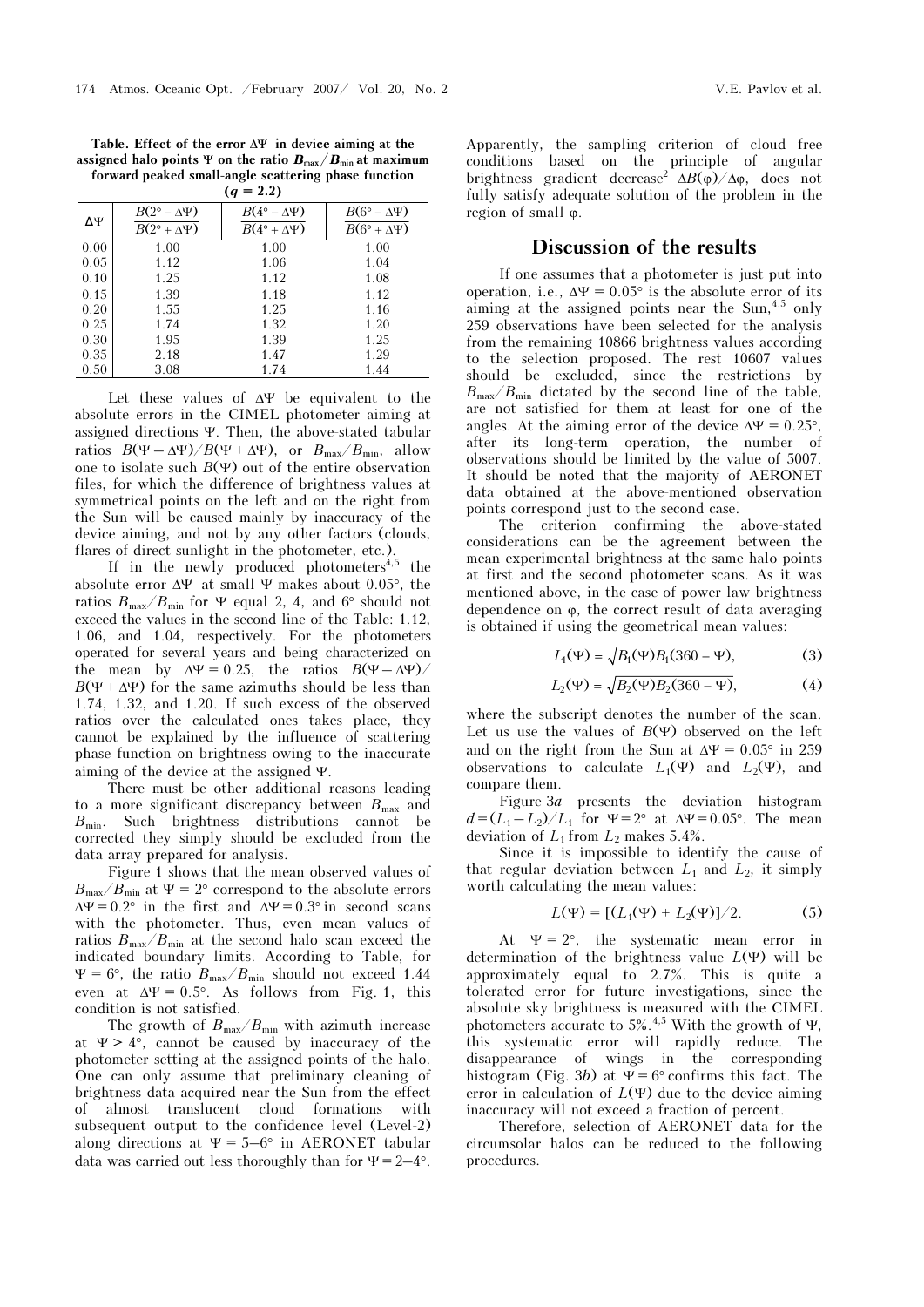

Fig. 3. Deviation histograms of geometrical mean brightness values  $L_1$  and  $L_2$  for  $\Psi = 2^{\circ}$  (*a*) and 6° (*b*).

The preliminary analysis of the observation data at the confidence level (Level-2) for excluding the obvious clouds is carried out on the basis of criterion of systematic decrease of  $ΔB(φ)/Δφ$  with the increase of  $\varphi$  at both sides from the sun disk.

The following stage of selection is in using of tabular data for elimination of those observations of  $B(\Psi)$ , which exceed the limits of differences between brightness at the left and right from the Sun due to the photometer setting inaccuracy in each observation. Moreover, the following soft tolerance is made: scattering phase function at small angles is considered the maximum forward-peaked. If  $q < 2.2$ , the elimination could be more significant.

Finally, the third stage is in correction of the rest brightness values: mean values of  $L(\Psi)$  are determined by the relations (3)–(5) for each of the observations.

The validity control of the obtained results on the corrected brightness values of  $L(\Psi)$  can be carried out in the following way. It is natural that for  $\Psi > 3^{\circ}$ , at  $\Delta \Psi = 0.05^{\circ}$ , the cases of direct sunlight flares reaching the photodetector are less probable. Let us convert  $\Psi$  into  $\varphi$ , and then, using the Hulst formula (2), determine the value of  $q$  for each angular brightness distribution  $L(\varphi)$  in the interval  $3^{\circ} \le \varphi \le 6^{\circ}$ . Then, assuming that the obtained value of  $q$  should be conserved and for smaller angles, i.e., for  $\varphi = 2$  and  $\varphi = 2.5^{\circ}$ , as well calculate the values of  $L_q$  at  $\Psi = 2$  and 2.5°, and compare them with the values of  $L(2^{\circ})$  and  $L(2.5^{\circ})$ , calculated from observations by formula (5). If all our previous considerations are valid, the correspondence of values  $L$  and  $L_q$  should take place.

 Figure 4 presents the generalized distribution histograms of  $q$  over  $N$  in all the above-mentioned AERONET observation sites and at all λ. Total number of analyzed halos at  $\Delta \Psi = 0.05^{\circ}$  is equal 259, and at 0.25° is 5007. The histograms are quite similar. In comparing their shapes with the shapes of the histogram presented in Fig. 2, one can arrive at the following conclusions. The values of  $q$  in new histograms are essentially shifted toward smaller values: mean values of  $q$  for all areas are equal to 1.02 and 1.21, respectively; the minimum value equals 0.104. Most likely, these differences are connected with the excess of large dust particles in the atmosphere of Southeast Kazakhstan, that has already been mentioned.<sup>6</sup>



Fig. 4. Distribution histograms of  $q$  obtained from AERONET data at  $\Delta \Psi = 0.05^{\circ}$  (a) and 0.25° (b). Calculations at  $\varphi \geq 3^{\circ}$ .

As follows from analysis, there is no systematic dependence of q on  $\lambda$ . The value of  $q > 2$  is found 57 times in data file from 5007 distributions with  $\Delta \Psi = 0.25^{\circ}$ , moreover, in the single case, q reached the value of 2.4. It follows that the proposed tabular data on ratios  $B_{\text{max}}/B_{\text{min}}$  for halo correction are quite versatile.

Let us return to the problem on comparison of  $L(2^{\circ})$  and  $L_q(2^{\circ})$ , also  $L(2.5^{\circ})$  and  $L_q(2.5^{\circ})$ . Figure 5 presents the distribution histograms of the ratios  $\delta = (L - L_{\rm g})/L$  over the number of cases N for  $\Psi = 2^{\circ}$  at  $\Delta \dot{\Psi} = 0.05$  and  $0.25^{\circ}$ .

In the first case, about 80% of observations fall in the interval  $-0.2 \le \delta \le 0.2$ . One can see the first manifestations of the deviation from symmetrical distribution of δ due to the increase of the wing at large differences between  $L(2^{\circ})$  and  $L_q(2^{\circ})$ . This leads to the deviation of mean value of  $(L - L_q)/L$ from zero:  $\delta_m = 0.05$ . With the increase of  $\Delta \Psi$  to 0.25°, the large δ values wing dominates and the mean deviation of  $\delta_{av}$  becomes equal to 0.25.